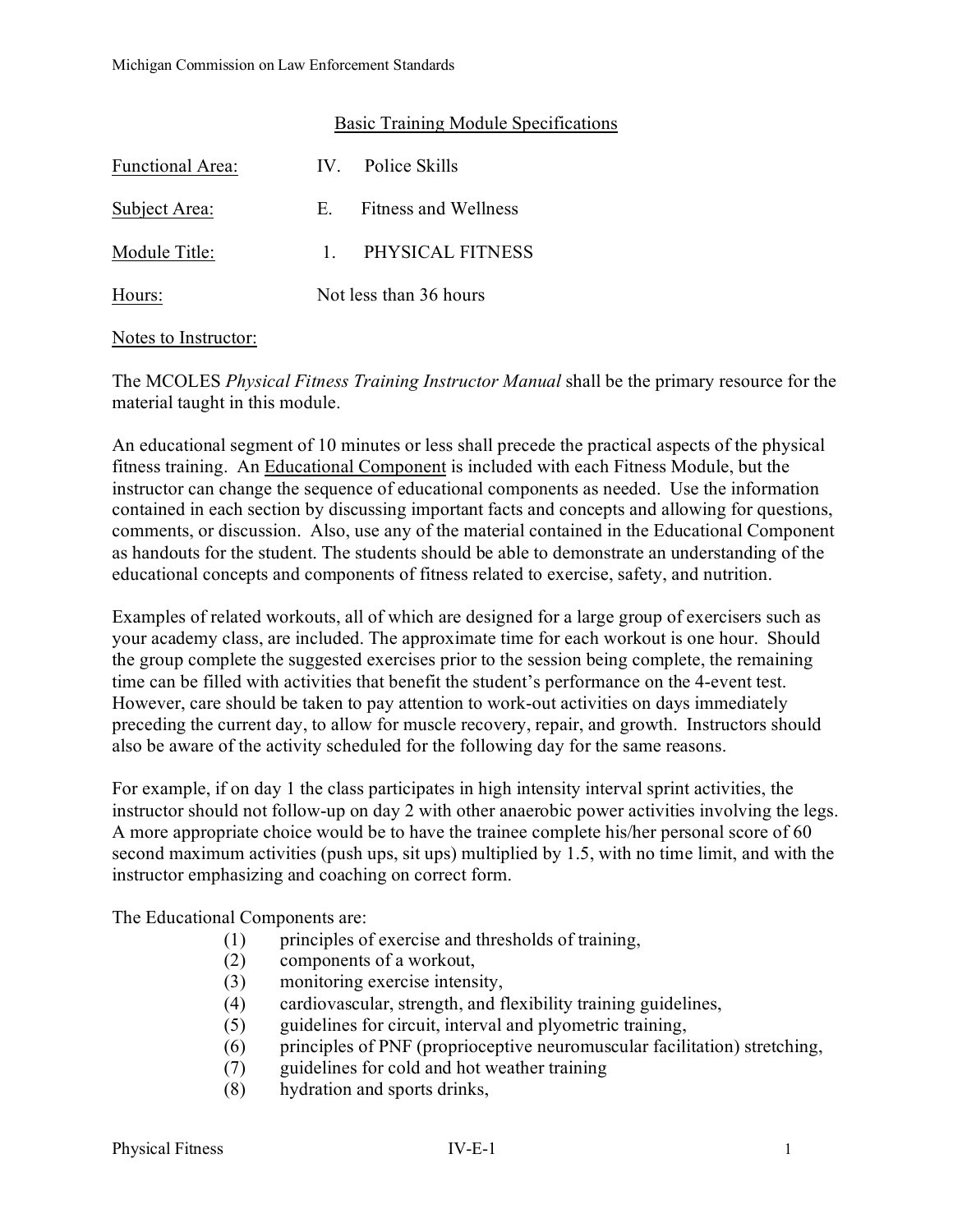- (9) risky exercises, overtraining, and danger signals,
- (10) shin splints, plantar fasciitis, and IT (iliotibial) band syndrome,
- (11) RICE (rest, ice, compress, elevate) principle, muscle strains and sprains,
- (12) calorie expenditure and body composition,
- (13) ergogenic aids,
- (14) antioxidants, herbs, and supplements,
- $(15)$  other health and fitness related information particularly as it relates to law enforcement.

A proper warm up and cool down period of approximately five minutes should be included before and after intense activity including aerobic, anaerobic and strength training.

Module Objectives start on the following page: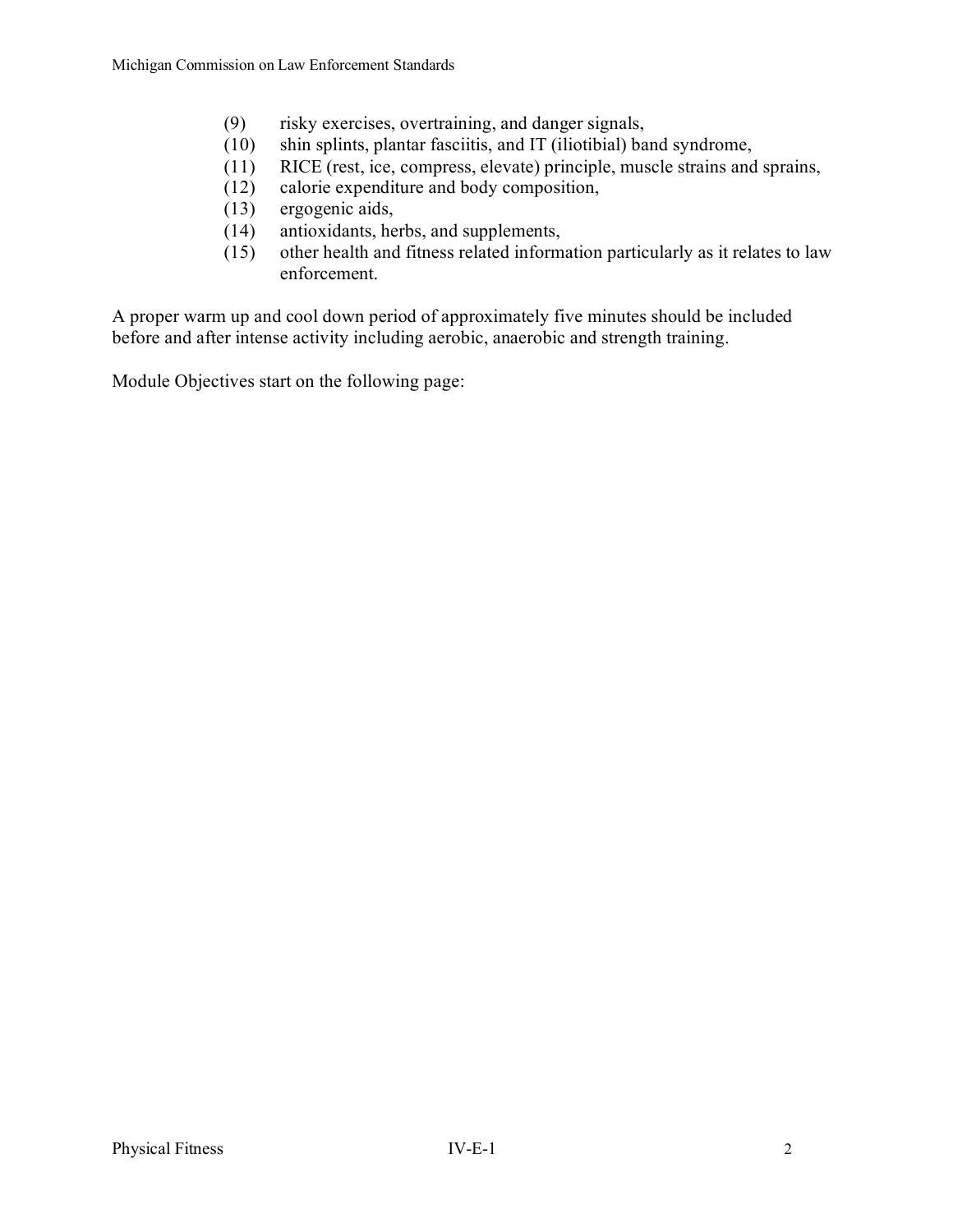## Module Objectives:

- IV.E.1.1. Establish Physical Fitness Baseline with Goals for Improvement.
	- a. Completes a fitness profile and goal setting chart using scores from the 4-event physical fitness test for the following: (Fitness Module: Introduction): (1) muscular endurance (pushups, sit ups)
		- (2) anaerobic power (vertical jump), and
		- (3) cardio-respiratory (1/2-mile shuttle run)
- IV.E.1.2. Determines Body Fat by using a Circumference Technique and Plots on the Fitness Profile Chart. (Fitness Module: Introduction)
- IV.E.1.3. Demonstrate an Understanding of the Thresholds of Training for Cardiovascular Fitness to Improve and/or Maintain Cardiovascular Fitness.
	- a. Monitors exercise intensity during cardiovascular training by the following (Fitness Module 1):
		- (1) calculates exercise target heart rate (THR) by:
			- (a) taking one-minute pulse,
			- (b) using Karvonen formula to determine THR, and
			- (c) dividing THR by 6 to determine 10 second THR; and
		- (2) monitors THR during the following:
			- (a) after 5 minutes of walking for a warmup,
			- (b) after 5 minutes of walking briskly,
			- (c) after 5 minutes of jogging,
			- (d) after 5 minutes of running, and
			- (e) after alternating between 60% & 80% PMHR (predicted maximum heart rate) for 3 minutes each.
	- b. Participates in cardiovascular activities about 10 minutes each using at least three different modes, such as (Fitness Module 9):
		- (1) stair climbing,
		- (2) rope jumping,
		- (3) step training, or
		- (4) jogging.
	- c. Participates in cardiovascular activities for cross training using two of the following for about 15 to 20 minutes in each activity (Fitness Module 18):
		- (1) cycling,
		- (2) jogging,
		- (3) swimming,
		- (4) stair climbing or steppers,
		- (5) rope jumping,
		- (6) rowing, elliptical trainers or other cardiovascular equipment available.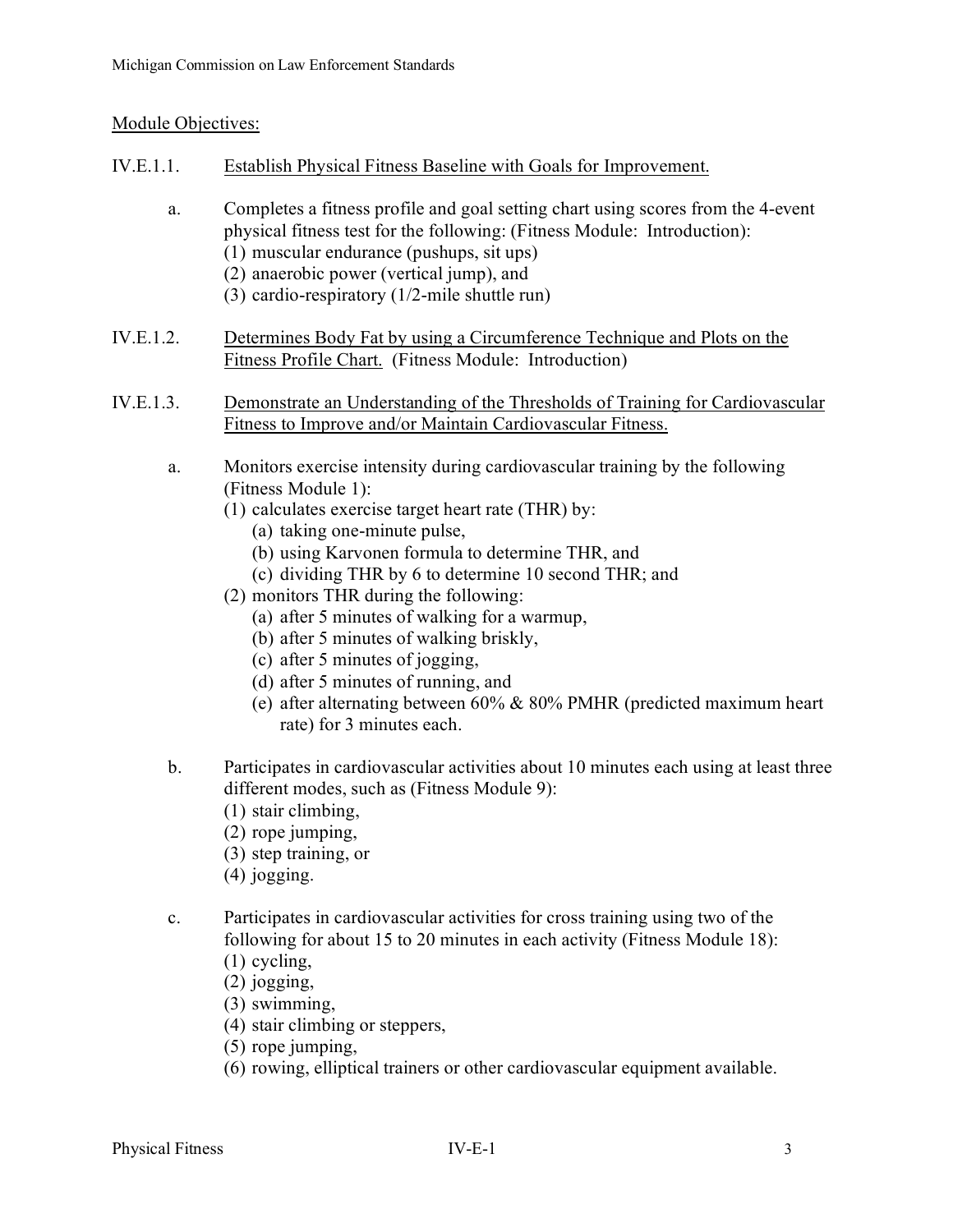- IV.E.1.3. Demonstrate an Understanding of the Thresholds of Training for Cardiovascular Fitness to Improve and/or Maintain Cardiovascular Fitness (continued).
	- d. Participates in a 30-to-40-minute outdoor group jog, or if weather does not permit, will participate in a Continuous Rhythmical Workout to achieve a "steady state" during aerobic training (Fitness Module 26).
- IV.E.1.4. Demonstrate an Understanding of the Thresholds of Training for Muscular Endurance to Improve and/or Maintain Muscular Endurance Fitness.
	- a. Tests on several calisthenics to determine a baseline for using the Calisthenics Chart, including (Fitness Module 2):
		- (1) half squats,
		- (2) push ups,
		- (3) pull ups.
		- (4) chin ups,
		- (5) sit ups/crunches,
		- (6) back extensions, and
		- (7) heel raises.
	- b. Participates in exercises listed on Calisthenics Chart (Fitness Module 10).
	- c. Participates in Calisthenics Circuit using baseline scores assessed in Fitness Module 2 (Fitness Module 19).
	- d. Participates in activities to build muscle endurance by using rubber resistance, if available, (otherwise use what is available) for muscle groups, such as (Fitness Module 27):
		- (1) biceps/triceps,
		- (2) pectorals/rhomboids & trapezius,
		- (3) quadriceps/hamstrings,
		- (4) deltoids/latissimus dorsi,
		- (5) adductors/abductors,
		- (6) abdominals/erector spinae, and
		- (7) anterior tibialis/gastrocnemius.
- IV.E.1.5. Demonstrate an Understanding of the Thresholds of Training for Flexibility to Improve and/or Maintain Appropriate Range of Motion.
	- a. Tests flexibility using a sit and reach test and participates in a general warm up, including (Fitness Module 3):
		- (1) dynamic stretches,
		- (2) static stretches, and
		- (3) calisthenics that can be used in a general warm up.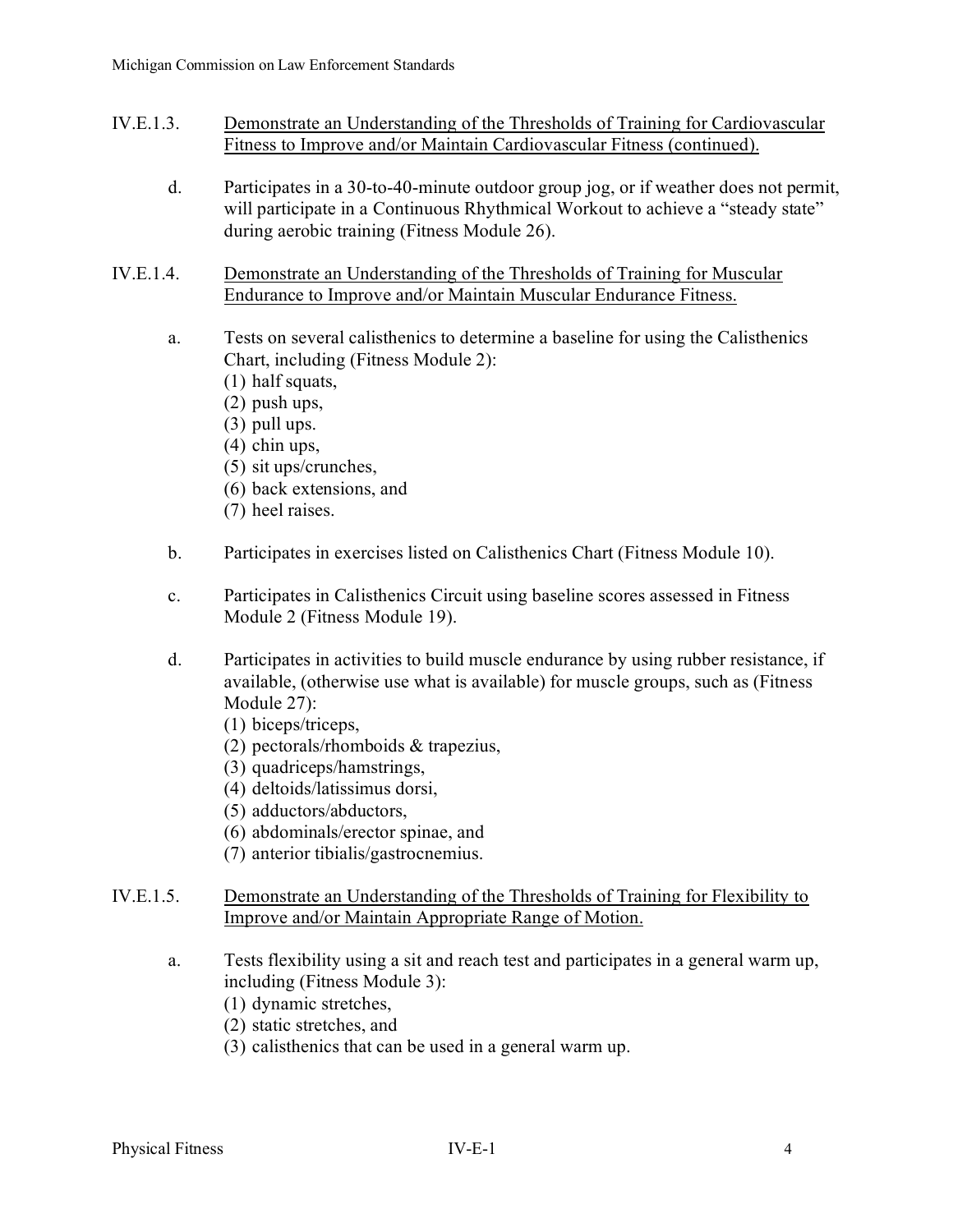- IV.E.1.5. Demonstrate an Understanding of the Thresholds of Training for Flexibility to Improve and/or Maintain Appropriate Range of Motion (continued).
	- b. Participates in PNF (proprioceptive neuromuscular facilitation) stretching exercises (Fitness Module 11):
	- c. Articulates the concept of muscle balance and participates in stretch work for opposing muscle groups to include (Fitness Module 20):
		- (1) biceps/triceps,
		- (2) pectorals/rhomboids & trapezius,
		- (3) quadriceps/hamstrings,
		- (4) adductors/abductors,
		- (5) abdominals/erector spinae, and
		- (6) tibialis anterior/gastrocnemius.
	- d. Participates in sports specific stretches, such as one or more of the following (Fitness Module 28):
		- (1) basketball,
		- (2) cycling,
		- (3) martial arts,
		- (4) running,
		- (5) volleyball, and
		- (6) weight training.
- IV.E.1.6. Demonstrate an Understanding of the Benefits of Circuit Training and Various Designs of Circuit Prototypes.
	- a. Participates in a Physical Fitness Circuit that incorporates physical fitness skills needed by an officer, including (Fitness Module 4):
		- (1) vertical jump,
		- (2) sit-ups,
		- (3) push-ups, and
		- (4)  $\frac{1}{2}$  mile shuttle run.
	- b. Participates in a boxing circuit designed to increase fitness and practice combative skills to include stations, such as (Fitness Module 12):
		- (1) rope jumping,
		- (2) shadow boxing,
		- (3) isometric abdominal contractions,
		- (4) punching bag/front punches
		- (5) rope climbing,
		- (6) partner pushes/pulls, and
		- (7) sidekicks/front snap kicks/bag kicks.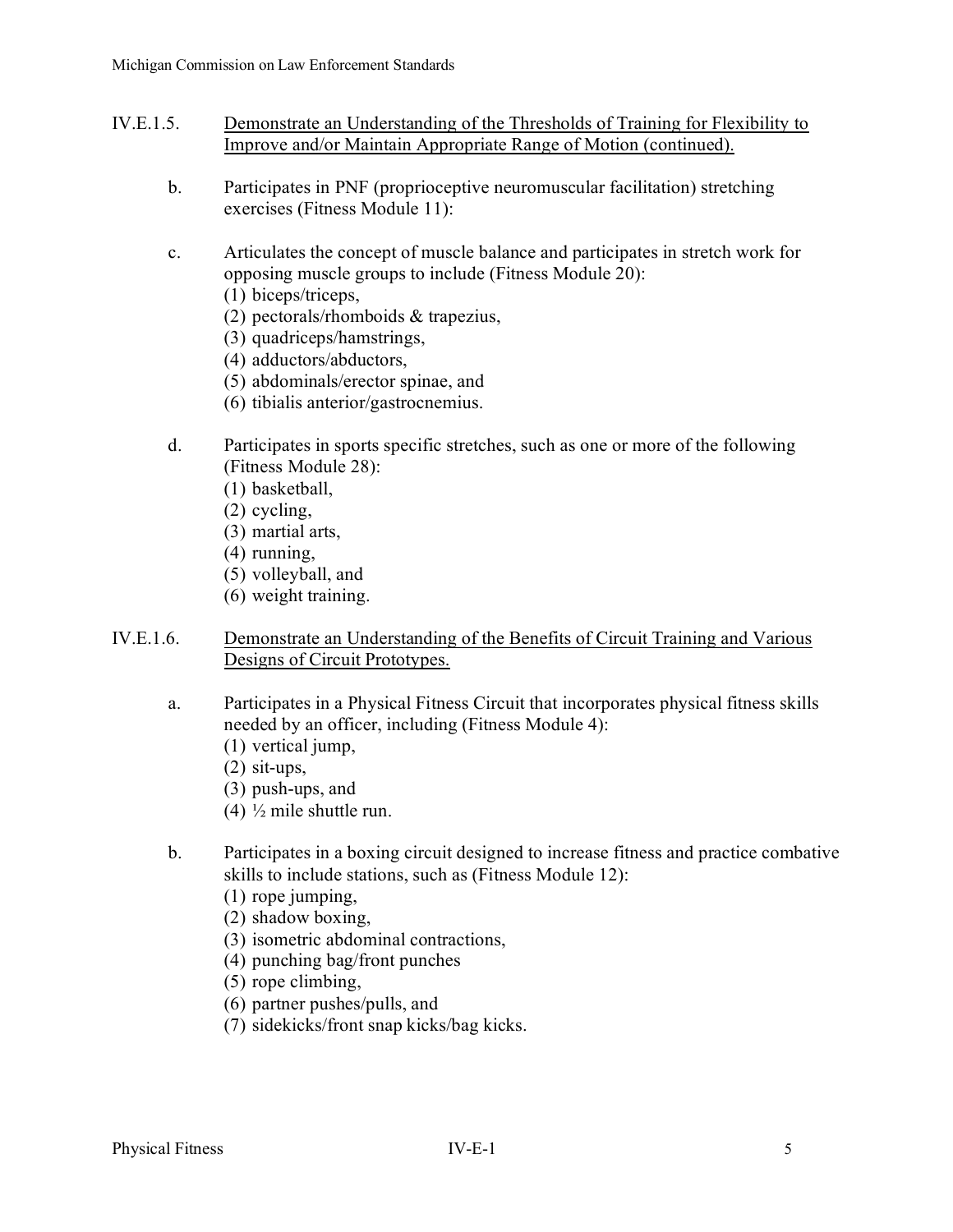- IV.E.1.6. Demonstrate an Understanding of the Benefits of Circuit Training and Various Designs of Circuit Prototypes (continued).
	- c. Participates in the Super Circuit workout designed to increase strength and cardiovascular fitness within the same workout including jogging interspersed with strength stations, such as (Fitness Module 21):
		- (1) leg press,
		- (2) leg extension,
		- (3) leg curl,
		- (4) lat pull,
		- (5) high row,
		- (6) bench press,
		- (7) shoulder press,
		- (8) tricep press,
		- (9) arm curls,
		- (10) calf raises,
		- (11) abdominal, and
		- (12) back extension.
	- d. Participates in the Physical Fitness Circuit and improves performance from prior performance using this circuit (Fitness Module 29).
- IV.E.1.7. Demonstrate an Understanding of the Thresholds of Training for Muscle Strength to Improve and/or Maintain Muscle Strength (absolute strength).
	- a. Tests on 1RM (repetition max) for various exercises (under qualified supervision) to establish a baseline for strength training programming to include (Fitness Module 5):
		- (1) leg press,
		- (2) leg extension,
		- (3) leg curl,
		- (4) lat pull (in front of body to avoid injury),
		- (5) high row,
		- (6) bench press,
		- (7) shoulder press,
		- (8) tricep press,
		- (9) arm curls,
		- (10) calf raises,
		- (11) abdominal, and
		- (12) back extension.
	- b. Uses the Beginning Weight Training Chart as a guideline for participating in a strength training workout (Fitness Module 13).
	- c. Uses the Weight Training Chart with the goal of improving from the prior performance (Fitness Module 22).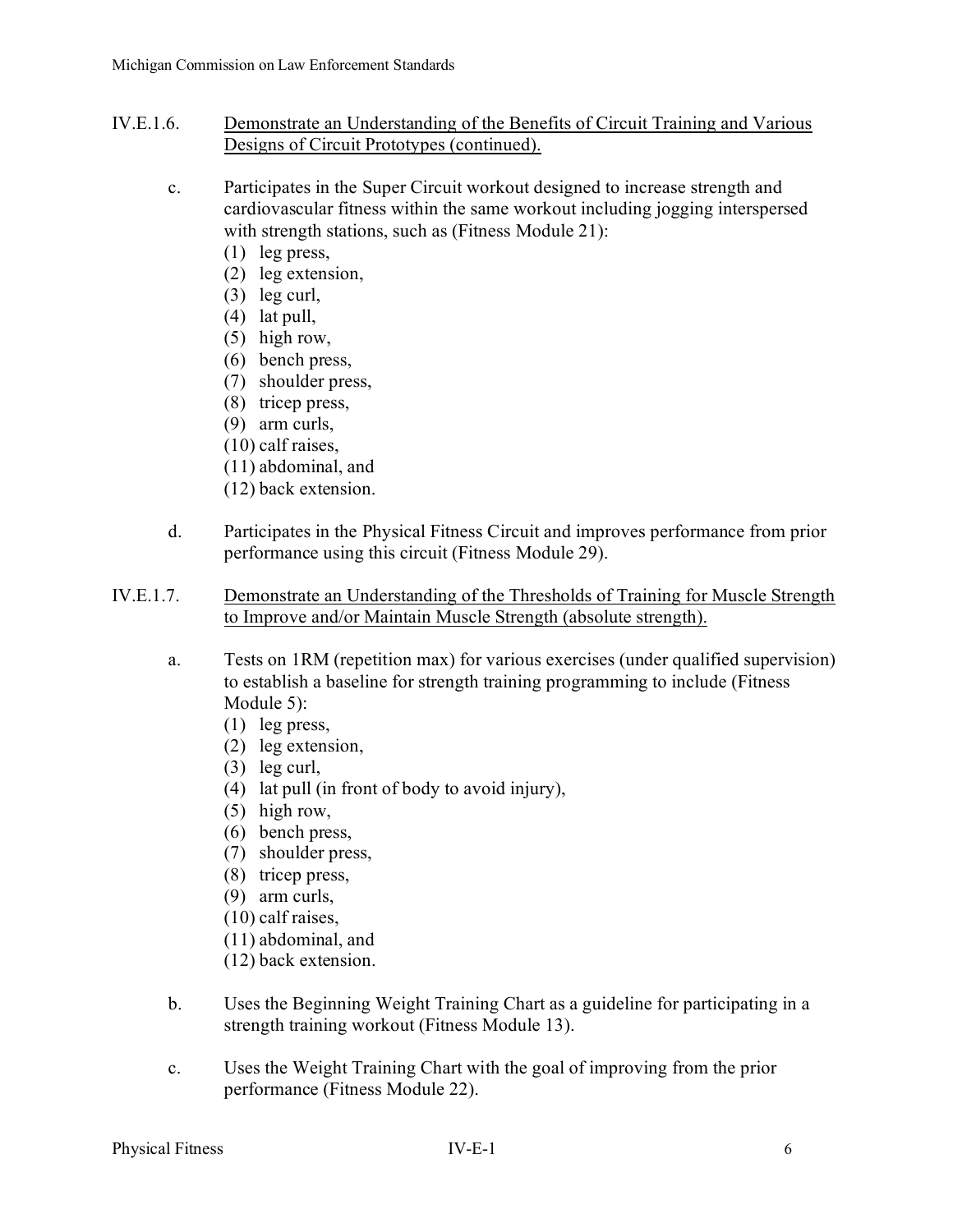- IV.E.1.7. Demonstrate an Understanding of the Thresholds of Training for Muscle Strength to Improve and/or Maintain Muscle Strength (absolute strength) (continued).
	- d. Participates in a basic weight training workout by using the Weight Training Chart (Fitness Module 30).
- IV.E.1.8. Demonstrate the Concept of Interval Training.
	- a. Participates in interval training according to the program outlined in the Interval Training Chart (Fitness Module 6).
	- b. Participates in activity that alternates two minutes of moderate activity with two minutes of more intense activity, such as (Fitness Module 14):
		- (1) stair jogging/walking,
		- (2) stadium seat jogging/regular climbing,
		- (3) hill running/slow jogging, or
		- (4) running/slow jogging (sprints).
	- c. Participates in two or three cross-training activities that 30 seconds of moderate activity with 60 seconds of high intensity, such as (Fitness Module 23):
		- (1) running,
		- (2) stair climbing,
		- (3) rope jumping,
		- (4) cycling, and/or
		- (5) available cardiovascular machines.
	- d. Participates in interval training according to the program outlined in the Interval Training Chart with the goal of improving from the prior workout (Fitness Module 31).
- IV.E.1.9. Demonstrate an Understanding of Plyometric Exercise.
	- a. Uses the plyometric training chart and participates in selected exercises, such as (Fitness Modules 7 & 24):
		- (1) box jumps,
		- (2) split squat jump,
		- (3) double leg vertical power jump,
		- (4) single leg hop,
		- (5) double leg hop,
		- (6) alternate leg hop,
		- (7) medicine ball, clap, or box push up, and
		- (8) drop push up.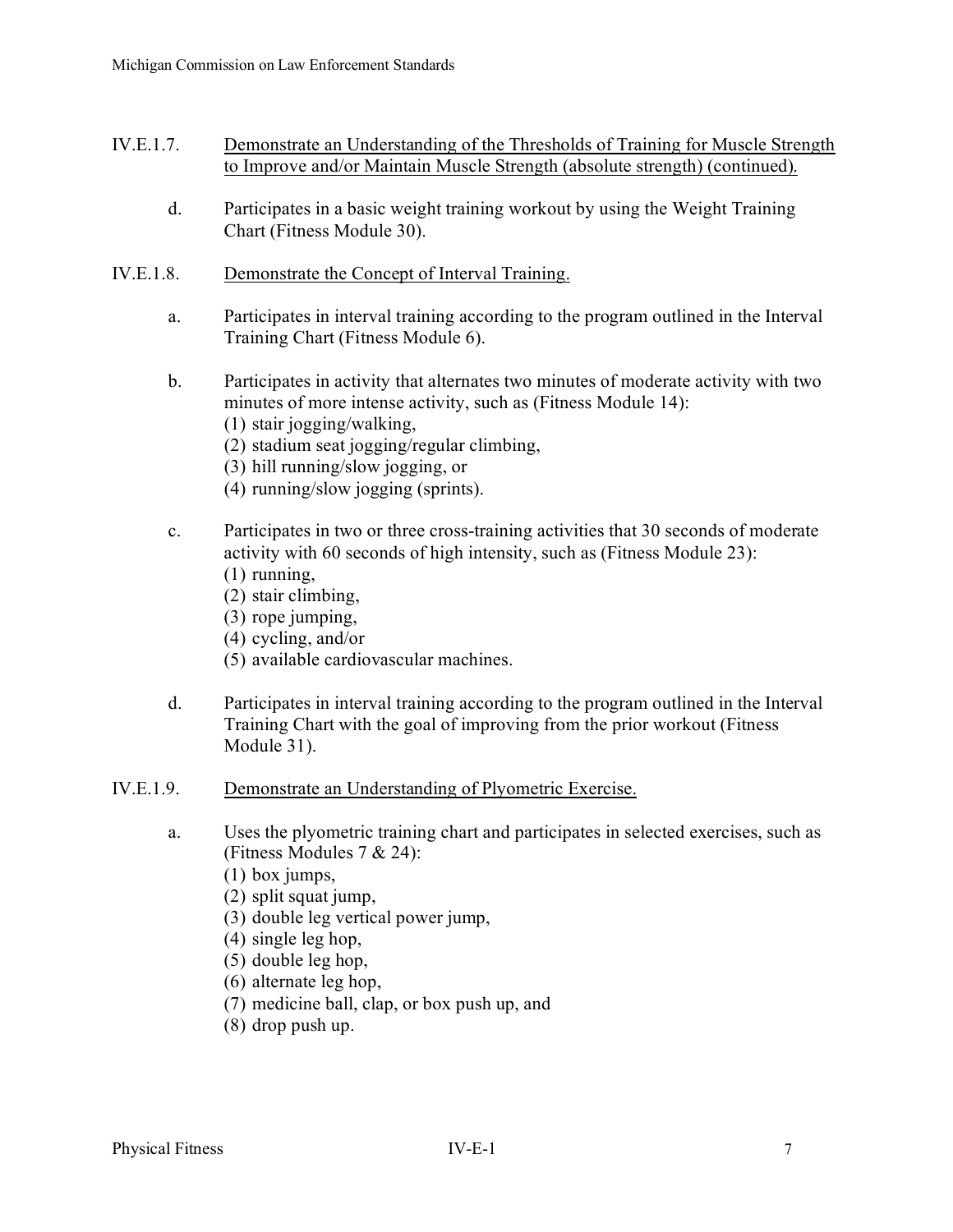- IV.E.1.9. Demonstrate an Understanding of Plyometric Exercise (continued).
	- b. Participates in plyometric activities that incorporate cardiovascular training, such as (Fitness Modules 15 & 32):
		- (1) running with knees to waist,
		- (2) running with heels to buttocks,
		- (3) running laterally,
		- (4) running in short chopping steps,
		- (5) running backwards with forward lean,
		- (6) skipping with long strides,
		- (7) skipping high with arms in air,
		- (8) moving sideways alternating heel over heel, and
		- (9) performing wind sprints.

## IV.E.1.10. Demonstrate Fitness Skills by Participating in a Variety of Activities in a Setting of Friendly Competition.

- a. Participates in sports activities emphasizing personal safety, fun, and friendly competition, such as (Fitness Modules 8, 16, 25, 33):
	- (1) basketball or related games,
	- (2) volleyball,
	- (3) soccer, touch football, or related games,
	- (4) ultimate Frisbee,
	- (5) decathlons, relays or "Super Star" competitions,
	- (6) indoor or outdoor kickball, or
	- (7) other creative team sports.
- IV.E.1.11. Practice the 4-event Physical Fitness Test Items to Adjust Fitness Goals for Needed Improvement.
	- a. Performs test items to include (Fitness Modules 17, 34):
		- (1) vertical jump,
		- (2) sit ups,
		- (3) push ups, and
		- (4) ½ mile shuttle run.
- IV.E.1.12. Demonstrate the Importance of Maintaining Proper Fat-to-Lean Body Composition for Health-Related Reasons and for Maintaining Professional Image.
	- a. Determines body fat by using a circumference technique conducted during the Introduction Module for comparison (Fitness Module 35).
	- b. Determines BMI (body mass index) and waist circumference to compare to standards.
	- c. Completes a sample weight loss chart.